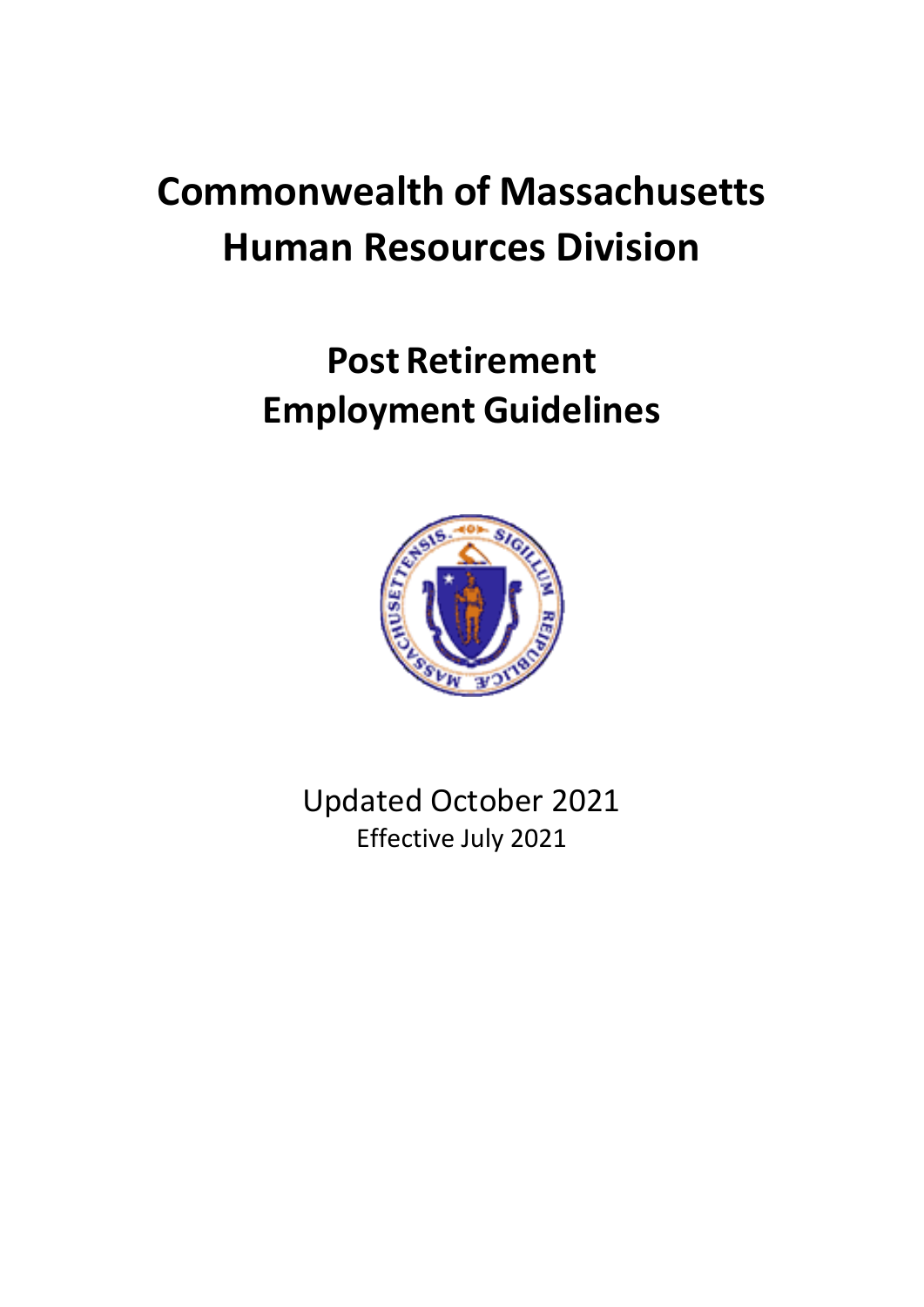## *Introduction*

The terms and conditions of employment for post-retirement employees are set forth in the General Laws of Massachusetts, [Chapter 32, Section 91](https://malegislature.gov/Laws/GeneralLaws/PartI/TitleIV/Chapter32/Section91). The guidelines, updated to reflect changes made to [Chapter 32, Section 91A](https://malegislature.gov/Laws/GeneralLaws/PartI/TitleIV/Chapter32/Section91A) effective July 1, 2021, are to be followed by Executive Branch departments and supersede any previous guidelines regarding post-retirement employees.

## *Definition of a Post Retirement Employee*

A person who has been retired and who is receiving a pension, disability pension or retirement allowance from the Commonwealth of Massachusetts or from any county, city, town or district may be employed in the service of the Commonwealth for up to 1,200 hours in the aggregate in any calendar year. Such person shall serve at the will of the Appointing Authority.

#### *Job Classification*

Post retirement employees may be rehired into their former job title or other job titles in accordance with the services they will provide.

## *Positions*

Executive Branch post retirement positions must be established with a position type of PR (Post Retirement). Non-Executive Branch departments are not required to use position type PR, but are encouraged to do so to ensure consistent practices and accurate reporting. This category of employee is included in the agency official FTE count.

## *Compensation*

Limitations on compensation include:

Employment may not exceed 1,200 hours per calendar year and/or total earnings per calendar year cannot exceed the difference between the retirement allowance and the current pay rate for the position from which the employee was retired or terminated prior to their retirement. If a retiree has been retired for more than 12 months such retiree may earn an additional \$15,000 in each calendar year following such 12 month period.

It is strongly recommended that each agency keep documentation in its files on the rationale for each post retiree's compensation limitation. It is also strongly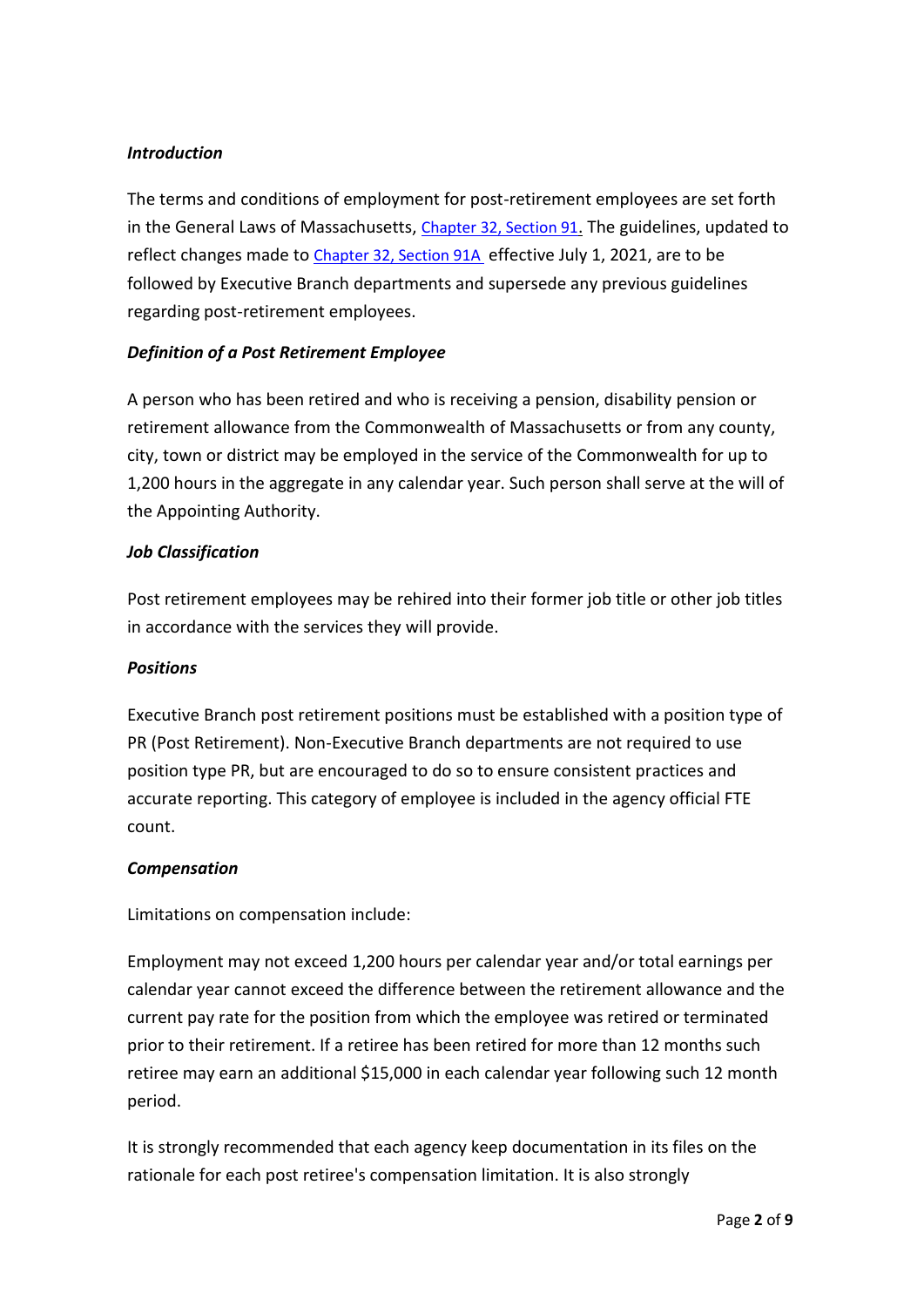recommended that agencies complete and provide post-retirement employees with Post Retirement Employment Statement of Earnings form (see Appendix B) and require their signature on the form on or before the first day of their employment during each calendar year. Post-retirement employees may negotiate their compensation rate with their employer so long as their calendar year earnings are in compliance with M.G.L.Ch 32 section 91. Post-retirement employees are not eligible for collectively bargained step increases, COLAs, bonuses, or differentials. Post-retirement employees are not eligible for Executive Branch management or Technical Pay Law pay increases. Post retirement pay rate, including differentials, is negotiated between the employee and the employer.

Post-retirement employees may be reimbursed for mileage expenses incurred in the course of their work at rates negotiated between the employee and the employer.

Post-retirement employees who are collecting a disability pension are subject to M.G.L. Ch 32 section 91A. This section states that such employees may earn up to \$15,000 more than the difference between the retirement allowance and the current pay rate for the position from which the employee was retired or terminated prior to their retirement. In addition, such employees must annually file a statement of earnings from all earned income for the previous calendar year with the Public Employees Retirement Administration Commission (PERAC) on or before April 15<sup>th</sup> of each year.

#### *Time and Attendance*

Post retirement employees in non-exempt titles (titles covered by collective bargaining or Manager I-IV) are eligible for overtime under the Fair Labor Standards Act (FLSA).

Post-retirement employees are not eligible for paid time off: vacation, personal, holiday, compensatory time, or emergency office closing (WEA/SKE) time. Nor are they eligible for such paid leave programs as blood donation, school volunteer, mentoring, organ donation, jury duty, etc.

Under the earned sick leave law, eligible post-retirement employees may accumulate sick leave on an hourly basis at the rate of one hour of paid sick leave credit for every 30 hours of work (in increments of 2 minutes per hour), up to a maximum of 40 hours of sick leave credit during the calendar year.

Post-retirement employees will be eligible for up to 12 weeks unpaid FMLA leave in the 52 weeks following retirement only if they meet the required criteria (serious health condition etc.)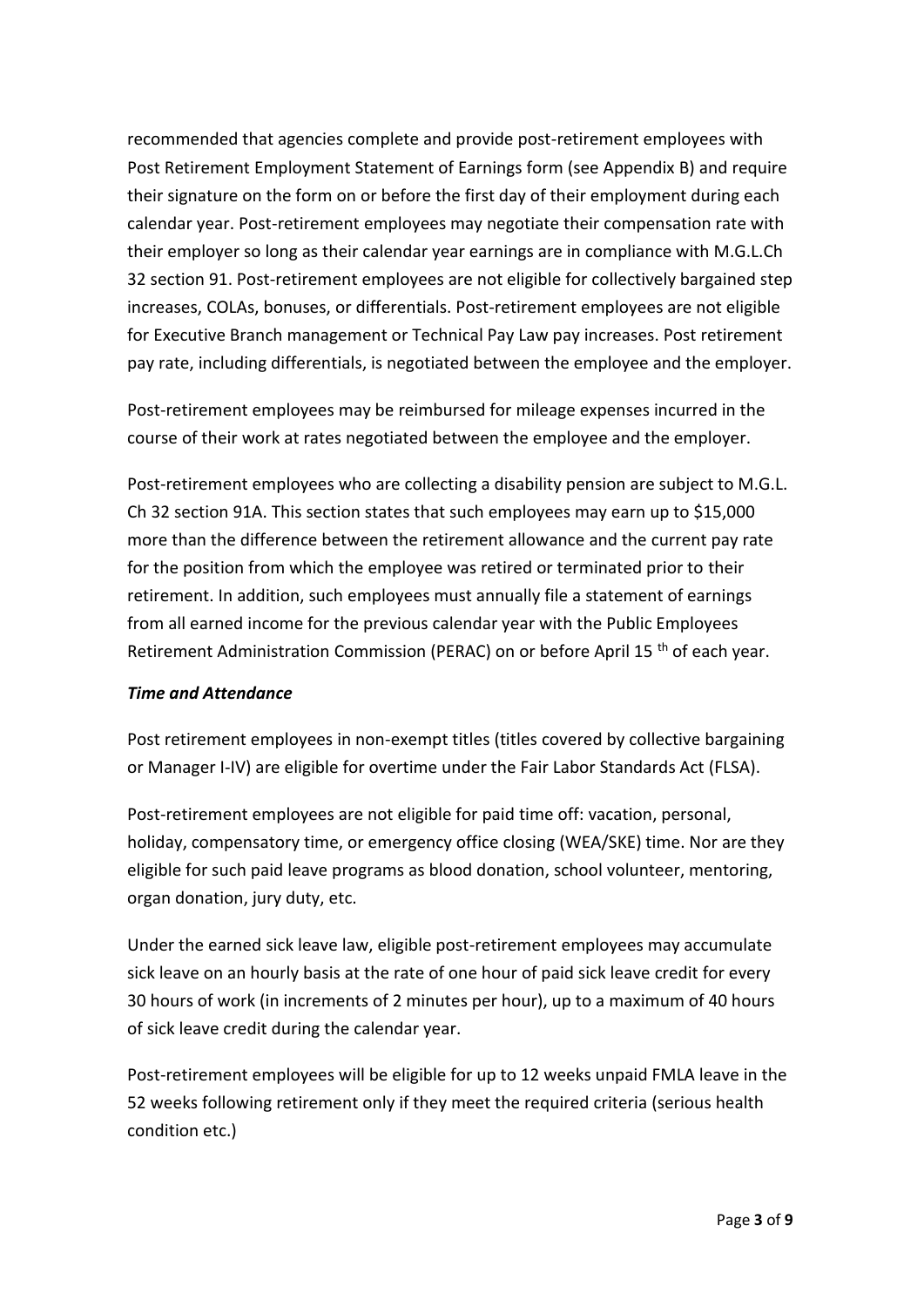## *Benefits*

Post-retirement employees are not eligible for union provided benefits, i.e. dental/vision, insurance, or other supplemental coverage. Questions regarding Group Insurance Commission (GIC) retirement benefits should be directed to the GIC.

#### *Payroll Deductions*

- Mandatory- All post retirement 1,200-hour appointments are subject to Medicare Tax regardless of status prior to retirement.
- Voluntary-Post-retirement employees are eligible for the following payroll deductions: MBTA Charlie card and Charlie ticket; COMECC, SMART plan, and UFUND.

#### *Related Policies and Documents*

Massachusetts General Law:

- [Chapter 32, Section 91](https://malegislature.gov/Laws/GeneralLaws/PartI/TitleIV/Chapter32/Section91A)
- [Chapter 32, Section 91A](https://malegislature.gov/Laws/GeneralLaws/PartI/TitleIV/Chapter32/Section91A)

HR/CMS Job Aids/Resource Documents:

- Smart HR [Rehire Transfer Add New Employee Instance.docx \(sharepoint.com\)](https://massgov.sharepoint.com/:w:/r/sites/HRD-HRCMSKnowledgeCenter/_layouts/15/Doc.aspx?sourcedoc=%7BBCE10D4D-CBAA-4C80-9A31-2E66D63EC192%7D&file=Smart%20HR%20-%20Rehire%20Transfer%20Add%20New%20Employee%20Instance.docx&action=default&mobileredirect=true)
- [Earned Sick Leave](https://www.mass.gov/info-details/earned-sick-time)
- [Official State Position Types](https://massgov.sharepoint.com/:w:/r/sites/HRD-HRCMSKnowledgeCenter/_layouts/15/Doc.aspx?sourcedoc=%7BD4850FE2-4BA2-48FB-BD1B-81DFD049E013%7D&file=Official_State_Position_Types.docx&action=default&mobileredirect=true)

Public Employee Retirement Administration Commission (PERAC) Memos and Tools:

- Memorandum #30- [Enforcement of Post-Retirement Limits on Retirees of Public](https://www.mass.gov/doc/memorandum-30-1/download?_ga=2.12280564.1761543062.1634673177-1401955135.1621449733)  [Retirement System who Take Employment with any Public Entity in Massachusetts](https://www.mass.gov/doc/memorandum-30-1/download?_ga=2.12280564.1761543062.1634673177-1401955135.1621449733) [\(mass.gov\)](https://www.mass.gov/doc/memorandum-30-1/download?_ga=2.12280564.1761543062.1634673177-1401955135.1621449733)
- [Memorandum #11: New Post-Retirement Limits on Employment for Disability Retirees](https://www.mass.gov/doc/memorandum-11-2/download?_ga=2.188491368.1761543062.1634673177-1401955135.1621449733) [\(mass.gov\)](https://www.mass.gov/doc/memorandum-11-2/download?_ga=2.188491368.1761543062.1634673177-1401955135.1621449733)
- [Massachusetts Public Employee Retirement Guide for Public Employees Who Became](http://www.mass.gov/perac/docs/retirement-guides/retirement-guide-pre-2012.pdf)  [Members Prior to April 2, 2012](http://www.mass.gov/perac/docs/retirement-guides/retirement-guide-pre-2012.pdf)
- [Frequently Asked Questions Post Retirement Employment \(PERAC\)](http://www.mass.gov/perac/docs/forms-pub/memos/2013/3013faq.pdf)
- [Post-Retirement Earnings Calculator \(PERAC\)](https://www.mass.gov/doc/memorandum-30-attachment-3/download?_ga=2.121334088.1761543062.1634673177-1401955135.1621449733)
- [Instructions For Post-Retirement Earnings Worksheet \(PERAC\)](https://www.mass.gov/doc/instructions-for-post-retirement-earnings-worksheet-0/download?_ga=2.117998025.1761543062.1634673177-1401955135.1621449733)

State Retirement Board:

• [Working In Retirement \(MSRB\) | Mass.gov](https://www.mass.gov/service-details/working-in-retirement-msrb)

Comptroller Policies: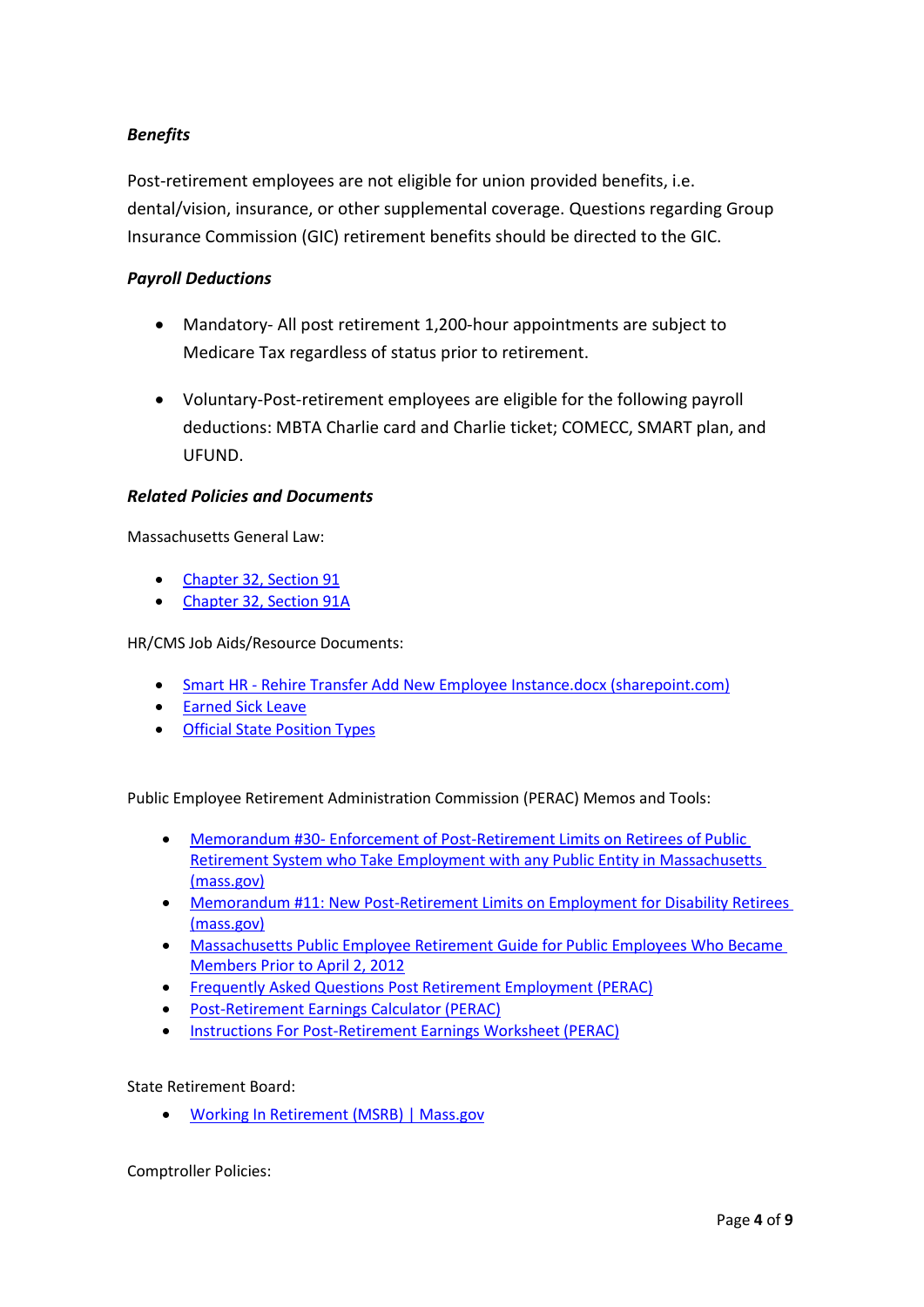- [Employee-Employer Relationship: State Employees](https://public.powerdms.com/MAComptroller/documents/1779889)
- [Types of Employees](https://public.powerdms.com/MAComptroller/documents/1779888)
- Mandatory and Voluntary [Deductions](https://public.powerdms.com/MAComptroller/documents/1779878)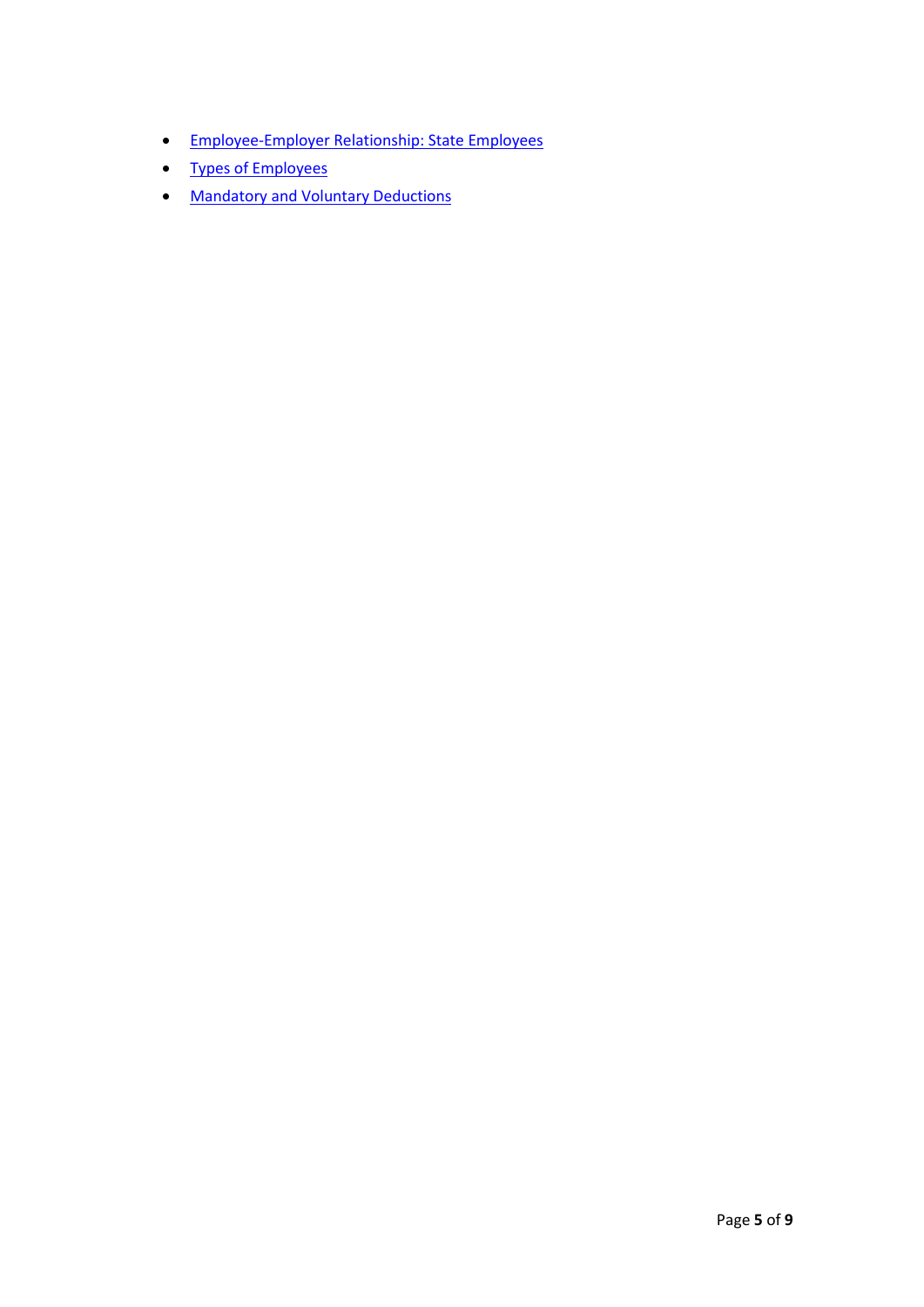# **Frequently Asked Questions**

# *Q:* **Who determines maximum allowable earnings in the calendar year?**

Massachusetts General Law Chapter 32 sections 91-91A determine the maximum allowable earnings.

# *Q:* **What can an employee earn in a calendar year from a public employer after retirement?**

An employee's post retirement earnings, when added to an employee's retirement allowance, cannot be greater than the salary currently being paid for the position from which the employee retired. However, an employee may earn an additional \$15,000 each calendar year after the first 12 months immediately following the effective date of retirement.

# *Q:* **What must <sup>a</sup> 1,200-hour Employee do if they exceeds the maximum allowable earnings in the calendar year as determined by Massachusetts General Law Chapter 32 Sections 91-91A?**

If a 1,200-hour Employee exceeds the maximum allowable earnings in the calendar year as determined by Massachusetts General Law Chapter 32 sections 91-91A, they must repay the excess amount to the agency in which they are employed.

# *Q:* **Can <sup>a</sup> post retirement employee be hired into <sup>a</sup> collective bargaining title? Do they have to be paid from the collectively bargained salary chart?**

Collective bargaining titles can be used for post-retirement positions, but it is not required that the employee pay rate be from the bargaining unit salary chart. Post retirement pay rate, including differentials, is negotiated between the employee and the employer.

# *Q:* **Do post retirement employees have to pay union or agency fee dues?**

No. Post retirement employees may donate to the Union on a voluntary basis but o contributions may not be made through a payroll deduction.

# *Q:* **Can <sup>a</sup> post retirement employee negotiate <sup>a</sup> higher pay rate than the rate they retired at? Can they receive a pay increase?**

Yes, so long as their maximum calendar year earnings comply with M.G.L. Ch 32 section 91 maximum earnings definition.

*Q:* **If an employee temporarily waives their retirement allowance and returns to full time employment do they resume contributions to state retirement plan?**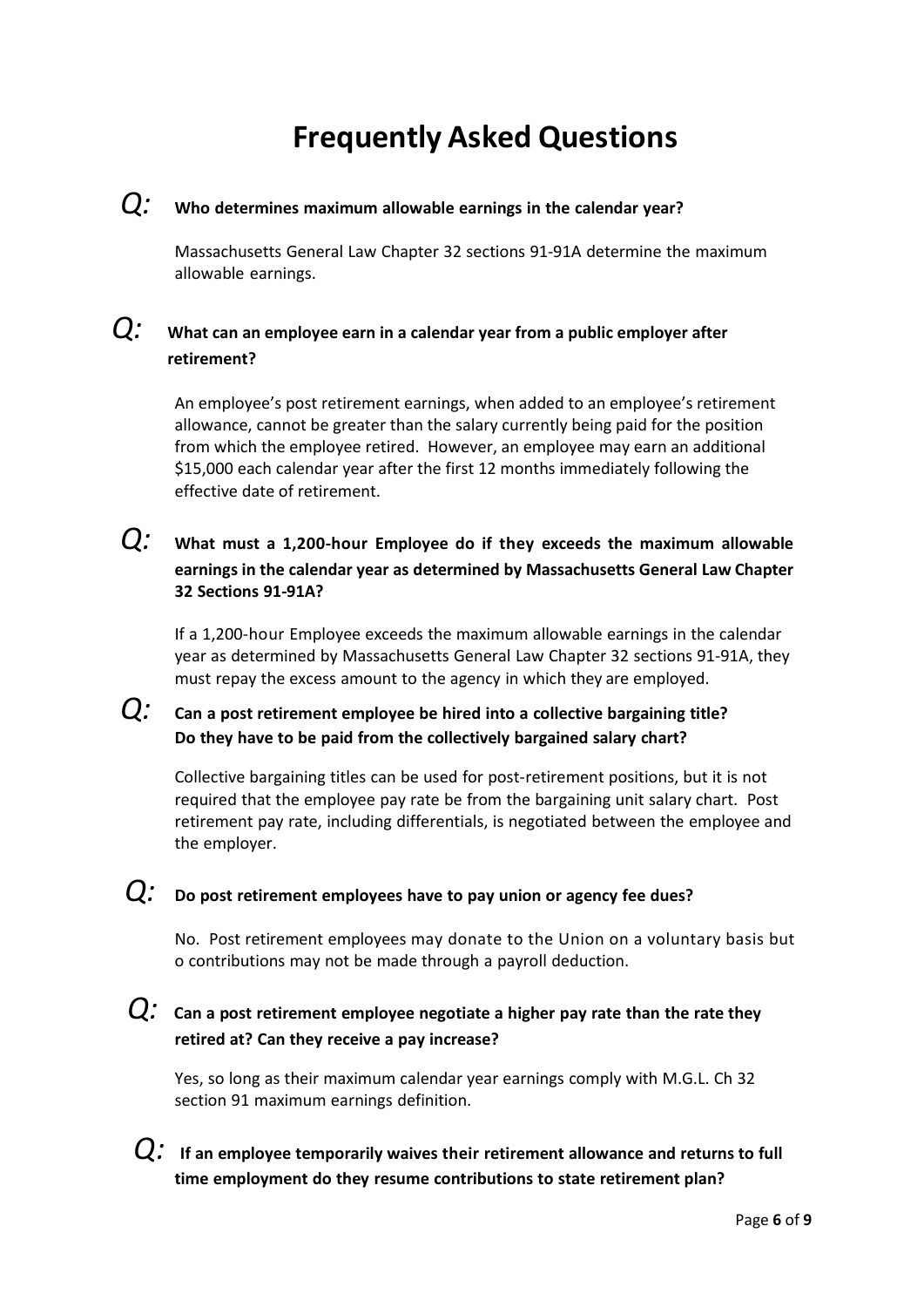Yes. It is also permissible for them to waive the receipt of their retirement allowance for the period of their full time employment so as to not violate the maximum allowable earnings limitations in M.G.L. Chapter 32 sections 91and 91A

# *Q:* **Is <sup>a</sup> post retirement employee eligible for unemployment benefits?**

Post retirement employees may apply for unemployment compensation. The Division of Unemployment Assistance will determine their eligibility.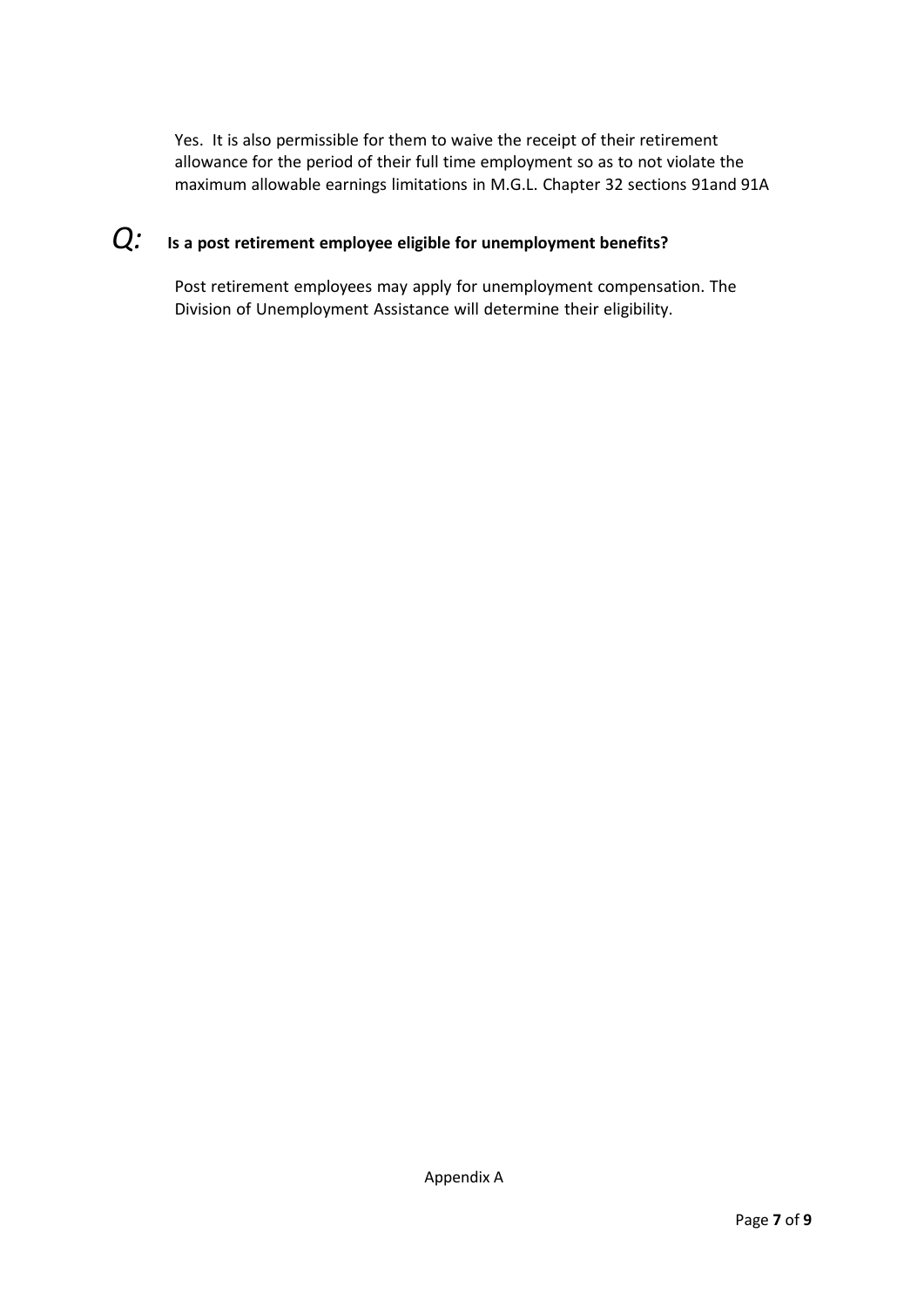# **Maximum Earnings Calculation – Examples\***

#### **Non-Management Title**

| 56,500/year (grade 11, step 9) |
|--------------------------------|
| 57,630/year (grade 11, step 9) |
| 45,200/year                    |
| 12,430/year                    |
|                                |

*1 New collective bargaining salary chart, may or may not include reclassification*

#### *Management Title*

| Pay rate before retirement                                     | 87,430/year (M8) |
|----------------------------------------------------------------|------------------|
| Current pay rate for position title<br>employee retired from 2 | 90,052/year (M8) |
| Retirement pension                                             | 69,944/year      |
| Max 1200-hour earnings                                         | 20,108/year      |

2 The above calculation is based upon an average base salary increase of 3% for one year. Agencies may use average managerial base salary increases as a guideline for determining the current pay rate for management titles. There may be other legal alternative methods of calculating the current pay rate for the position from which the employee retired. Agencies may contact HRD if they wish to pursue these options. Asindicated above, it isstrongly recommended that agencies document their calculation method in case they become subject to audit.

\*Retirees who have been retired for more than 12 months may earn an additional \$15,000 in each calendar year following such 12 month period.